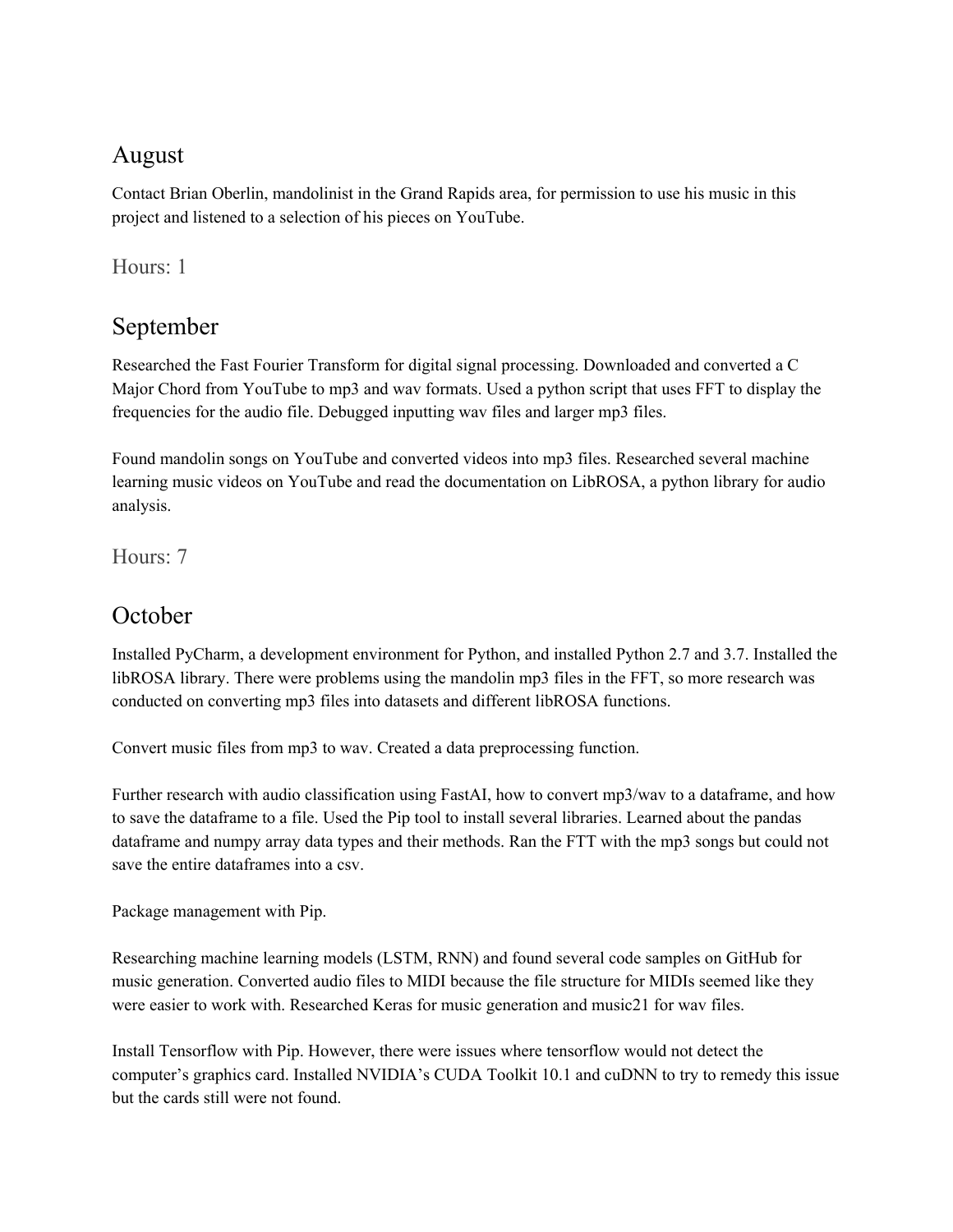#### Hours: 37

### November

Look up GPU support for Tensorflow 1.15 and 2.0. Upgraded Tensorflow to 2.0 but ran into issues with an HDF5 version mismatch which is tied to the H5PY library. Looked up how to use GPUs with Keras.

Ran the program but the result was an audio that was similar to the input except fuzzier.

Contacted Dr. Wolffe for access to the research computer and created an anaconda virtual environment on my account. Used conda to install necessary libraries. The connection to the research computer regularly dropped and I was not able to reconnect due to a timeout error.

Since the research computer was unavailable, I continued the work on my own computer. I experimented with the program using different numbers of iterations and higher look back values to try to get better results. When the lookback value was at least 2000 and sample size was at least 20000, there would be a memory error that would end the computations on my personal computer.

Ran experiments with various number of neural network layers and activation functions. Predicted results of a MSLE loss function.

Create a journal and final report.

Hours: 17

Hours Training on research computer: 12

Hours Training on personal computer: 28

Total Hours: 102